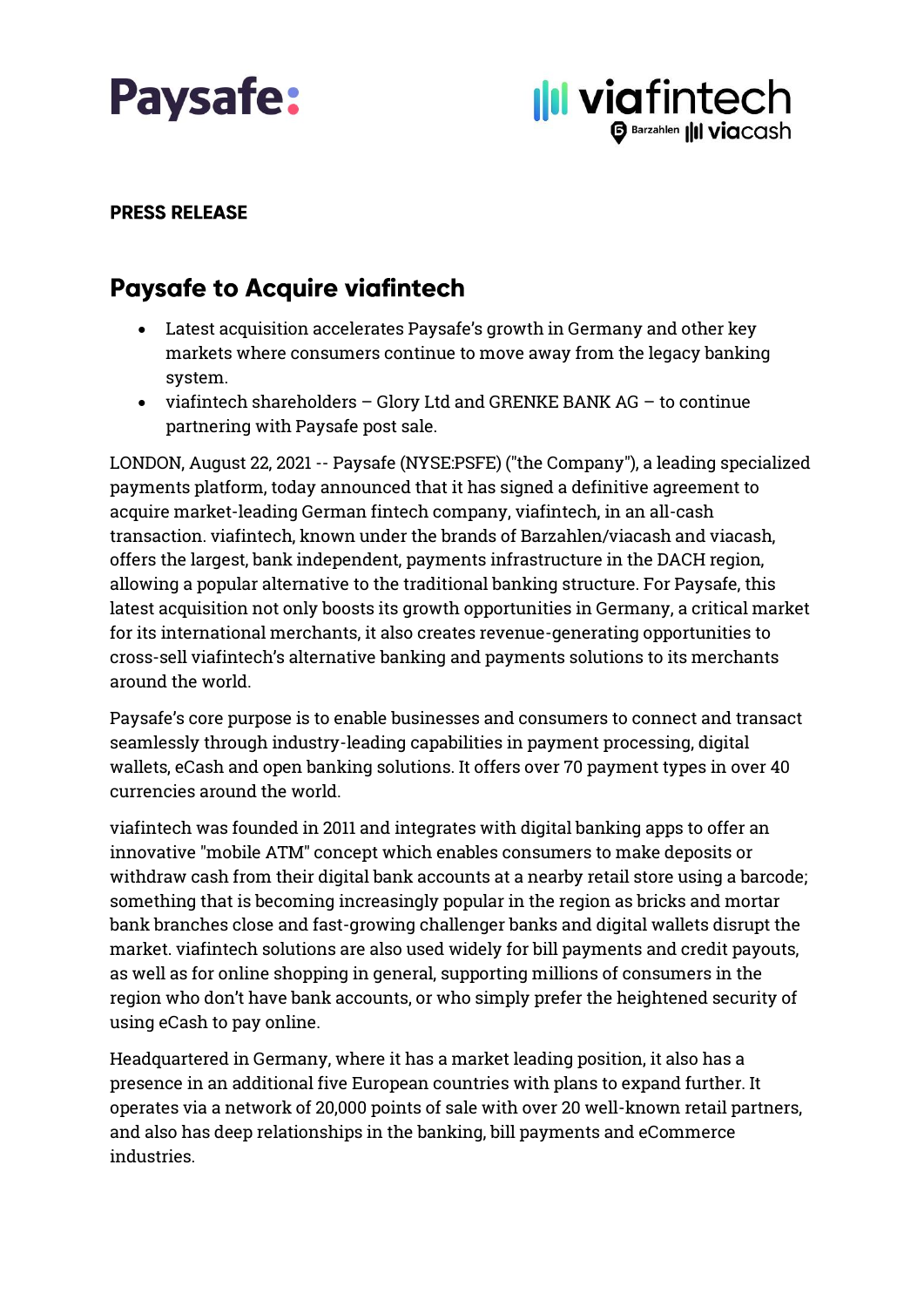



The combination of viafintech's established banking framework and market leadership in Germany and elsewhere in Europe, together with Paysafe's diverse payments portfolio and international merchant base, is expected to create compelling growth opportunities for each organisation, both within Europe and beyond.

As part of the deal, the viafintech team, including viafintech's managing directors, Sebastian Seifert, Achim Bönsch and Andreas Veller, will become part of Paysafe's expanding eCash and open banking solutions' team which is headed up by Paysafe eCash CEO, Udo Müller.

This latest acquisition builds on Paysafe's recent Latin American acquisition agreements with PagoEfectivo and SafetyPay and allows Paysafe to solidify its position as a global market leader for eCash and open banking solutions where multiple payments players are competing to gain a stronger foothold in the emerging open banking ecosystem and the provision of alternative payment methods (APMs). On completion of the three acquisitions, the Paysafe eCash business will be able to offer eCash and open banking solutions in over 60 countries with over one million distribution points.

Following the sale of their shares to Paysafe, viafintech's majority shareholder - Glory Ltd., a global leader in cash technology solutions - will enter into a new strategic partnership with Paysafe. The two companies have signed a referral agreement that enables Glory to offer paysafecard, one of Paysafe's leading eCash solutions, as a form of payment within its in-store payments kiosks, and, in turn, for Paysafe to offer Glory's cash technology solutions to its merchants around the world.

Meanwhile, GRENKE BANK AG, which has been providing viafintech's German bank license and proven regulatory framework since 2017, as well as being a shareholder of the company, will continue to provide the same banking service going forward.

Udo Müller, CEO, Paysafe eCash and Open Banking, commented: "We are very excited to welcome a star player like viafintech into the Paysafe family. We believe the team are perfectly positioned to take advantage of the shift away from the legacy banking system in Germany and beyond as more and more challenger banks enter the market and consumers opt to use mobile-based solutions for banking and payments. By combining viafintech's leading solutions with our existing eCash and APM portfolio, we are well positioned as an essential payments partner to challenger banks around the world as consumer banking habits continue to evolve."

Sebastian Seifert, Co-founder and Managing Director of viafintech, added: "We are delighted to become part of the Paysafe Group and believe this move will enable us to build on our business achievements to date and accelerate our future growth as Europe's number one, non-banking, cash-in / cash-out infrastructure, further fuelling the shift away from legacy banking and driving more financial inclusion in general."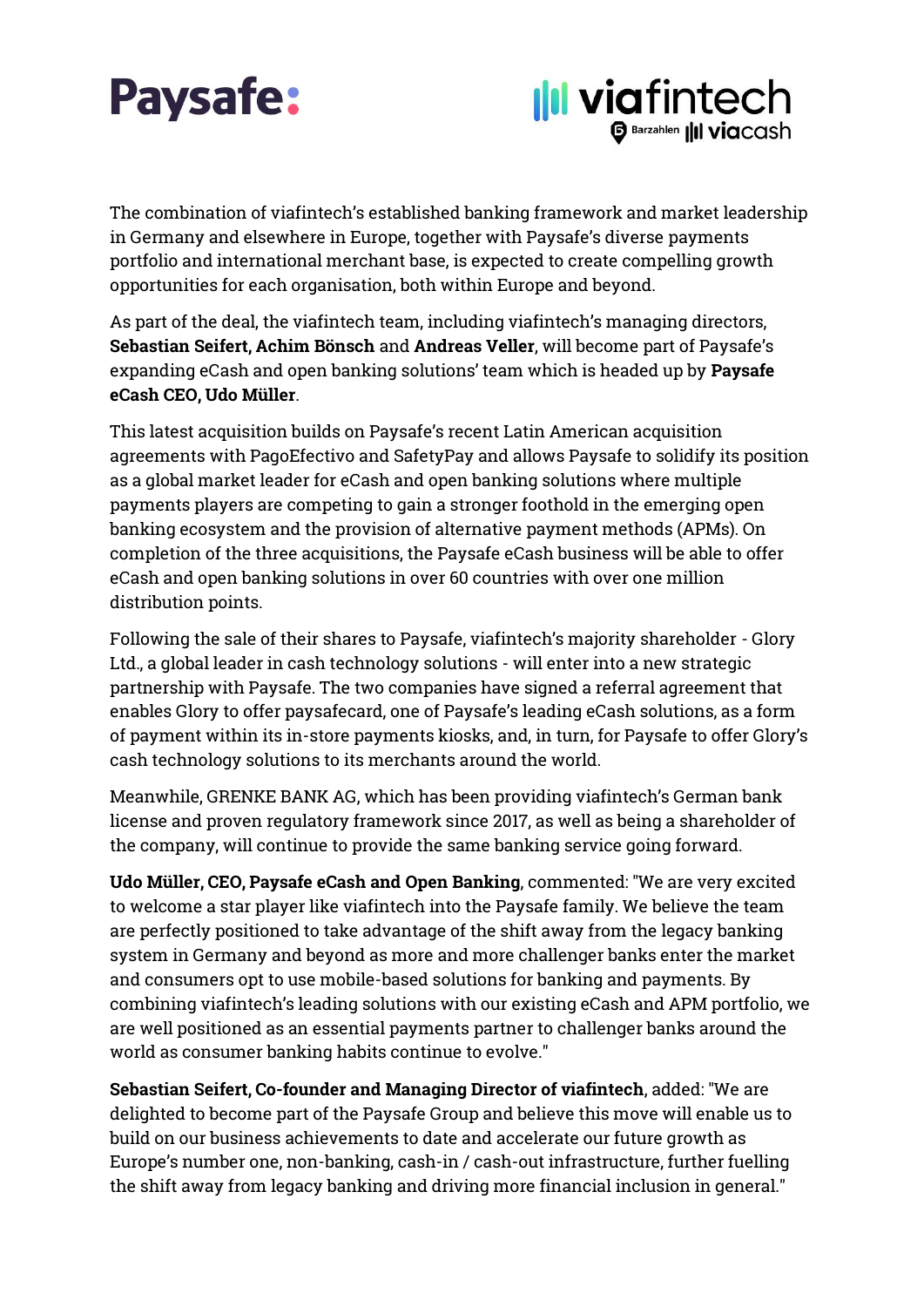



The transaction is expected to close over the coming months, subject to customary closing conditions and in accordance with applicable laws and regulations. Until that time, the two organisations will continue to operate independently.

#ENDS#

## About Paysafe Limited

Paysafe Limited ("Paysafe") (NYSE:PSFE) (PSFE.WS) is a leading specialised payments platform. Its core purpose is to enable businesses and consumers to connect and transact seamlessly through industry-leading capabilities in payment processing, digital wallet, and online cash solutions. With over 20 years of online payment experience, an annualised transactional volume of US \$92 billion in 2020, and approximately 3,400 employees located in 12+ global locations, Paysafe connects businesses and consumers across 70 payment types in over 40 currencies around the world. Delivered through an integrated platform, Paysafe solutions are geared toward mobile-initiated transactions, real-time analytics and the convergence between brick-andmortar and online payments. Further information is available at www.paysafe.com.

## About Paysafe's eCash Division

Paysafe is a global market leader in the provision of eCash payment solutions. The goal of its eCash division is to target simple and secure online transactions through prepaid and online cash solutions. Today, it is available to purchase in over 650,000 sales outlets in over 50 countries and its brands include paysafecard, paysafecard account, paysafecard Mastercard® and Paysafecash.

Its original product, paysafecard, uses a 16-digit PIN and enables customers to shop online without using an account or credit card, protecting their confidential financial information. In 2018, the paysafecard team developed Paysafecash allowing customers to shop online first and then pay securely for their purchases with cash at convenient, nearby payment points. Paysafecash is already available in nearly 30 countries. In 2020, paysafecard and Paysafecash reached a transaction volume of more than US\$ 4.6 billion.

For more information, please go to www.paysafecard.com

### About viafintech

viafintech was founded in 2011 and is headquartered in Berlin, Germany. It is led by Achim Bönsch, Sebastian Seifert, Junichi Takemura and Andreas Veller.

The company integrates with digital banking apps to offer an innovative "mobile ATM" concept which enables consumers to make deposits, transfers or withdraw cash from their digital bank accounts at a nearby retail store using a barcode. viafintech solutions are also used widely for bill payments and credit payouts, as well as for online shopping in general, supporting millions of consumers in the region who don't have bank accounts, or who simply prefer the heightened security of using eCash to pay online.

A market leader in Germany, viafintech also has a presence in five other European countries where it is known under the brands of Barzahlen/viacash (in Germany and Austria), and viacash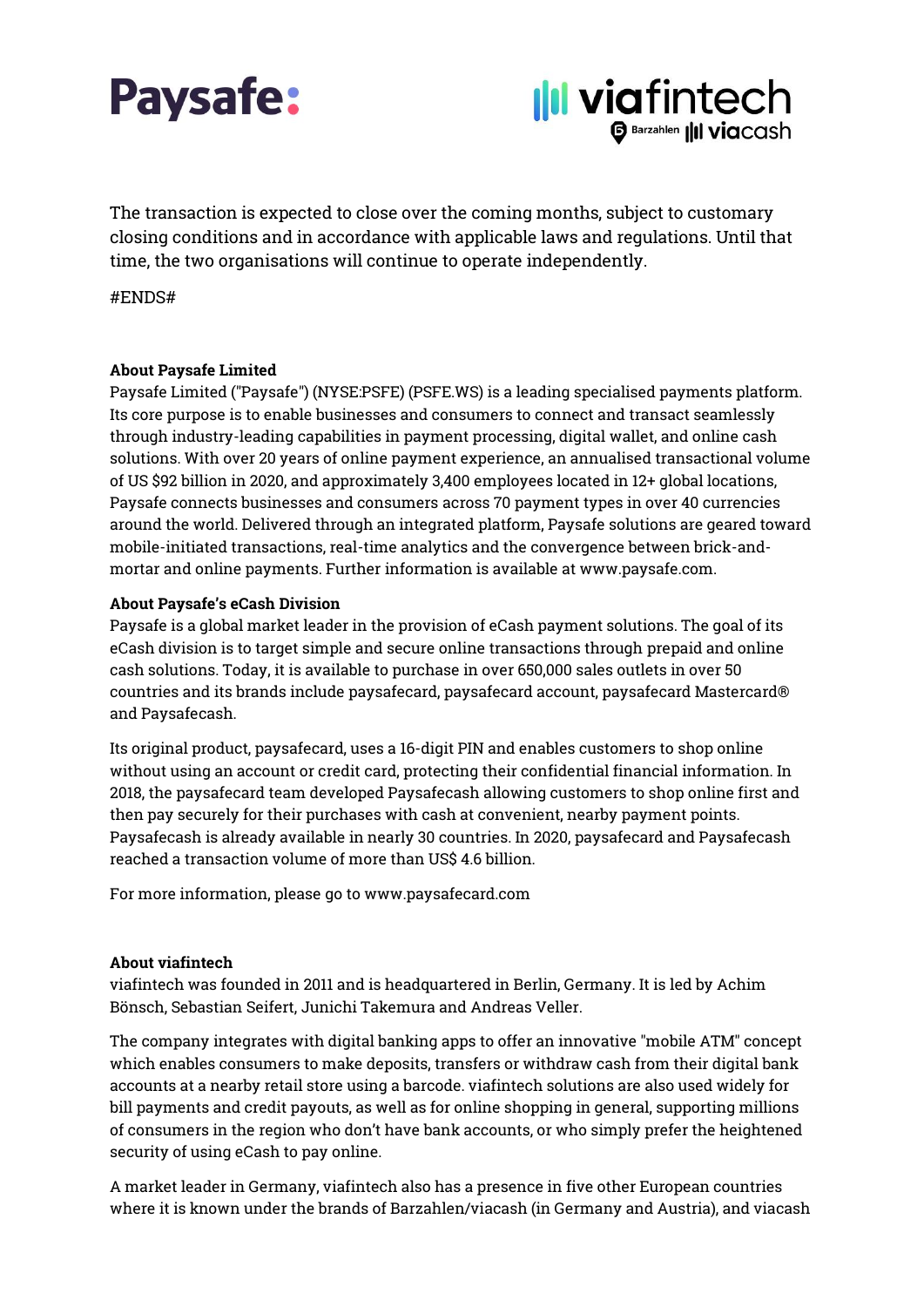



(in Switzerland, Italy, Greece and Spain). It operates via a network of 20,000 points of sale with over 20 well-known retail partners including REWE, Rossmann, dm, PENNY, BILLA, SBB, Carrefour Italy and Bonpreu. It also has deep relationships in the banking, bill payments and eCommerce industries.

viafintech is a private company backed by various shareholders including Glory Ltd. and GRENKE Bank AG.

## About GLORY

As a global leader in cash technology solutions, we provide the financial, retail, QSR, cash center and gaming industries with confidence that their cash is protected and always working to help build a stronger business.

Our cash automation technologies and process engineering services help businesses in more than 100 countries optimize the handling, movement and management of cash. While we span the globe, we personally engage with each customer to address their unique challenges and goals — enhancing staff efficiency, reducing operating costs and enabling a more rewarding customer experience.

Employing over 11,000 professionals worldwide with dedicated R&D and manufacturing facilities across the world, GLORY is built on a rich customer-focused, technology-driven heritage spanning almost a hundred years.

For further information please visit www.glory-global.com or follow us on Twitter: http://twitter.com/glory\_global.

### About GRENKE

The GRENKE Group (GRENKE) is a global financing partner for small and medium-sized companies. As a one-stop shop for customers, GRENKE's products range from flexible smallticket leasing and demand-driven bank products to convenient factoring. Fast and easy processing and personal contact with customers and partners are at the centre of GRENKE's activities.

Founded in 1978 in Baden-Baden, the Group operates in 33 countries and employs more than 1,800 staff (full-time equivalents) worldwide. GRENKE shares are listed in the SDAX on the Frankfurt Stock Exchange (ISIN DE000A161N30).

### Forward-looking Statements

This press release includes "forward-looking statements" within the meaning of the "safe harbor" provisions of the United States Private Securities Litigation Reform Act of 1995. These forward-looking statements are provided for illustrative purposes only and are not intended to serve as, and must not be relied on by any investor as, a guarantee, an assurance, or a definitive statement of fact or probability. Paysafe Limited's ("Paysafe," "PSFE" or the "Company") actual results may differ from their expectations and estimates and, consequently, you should not rely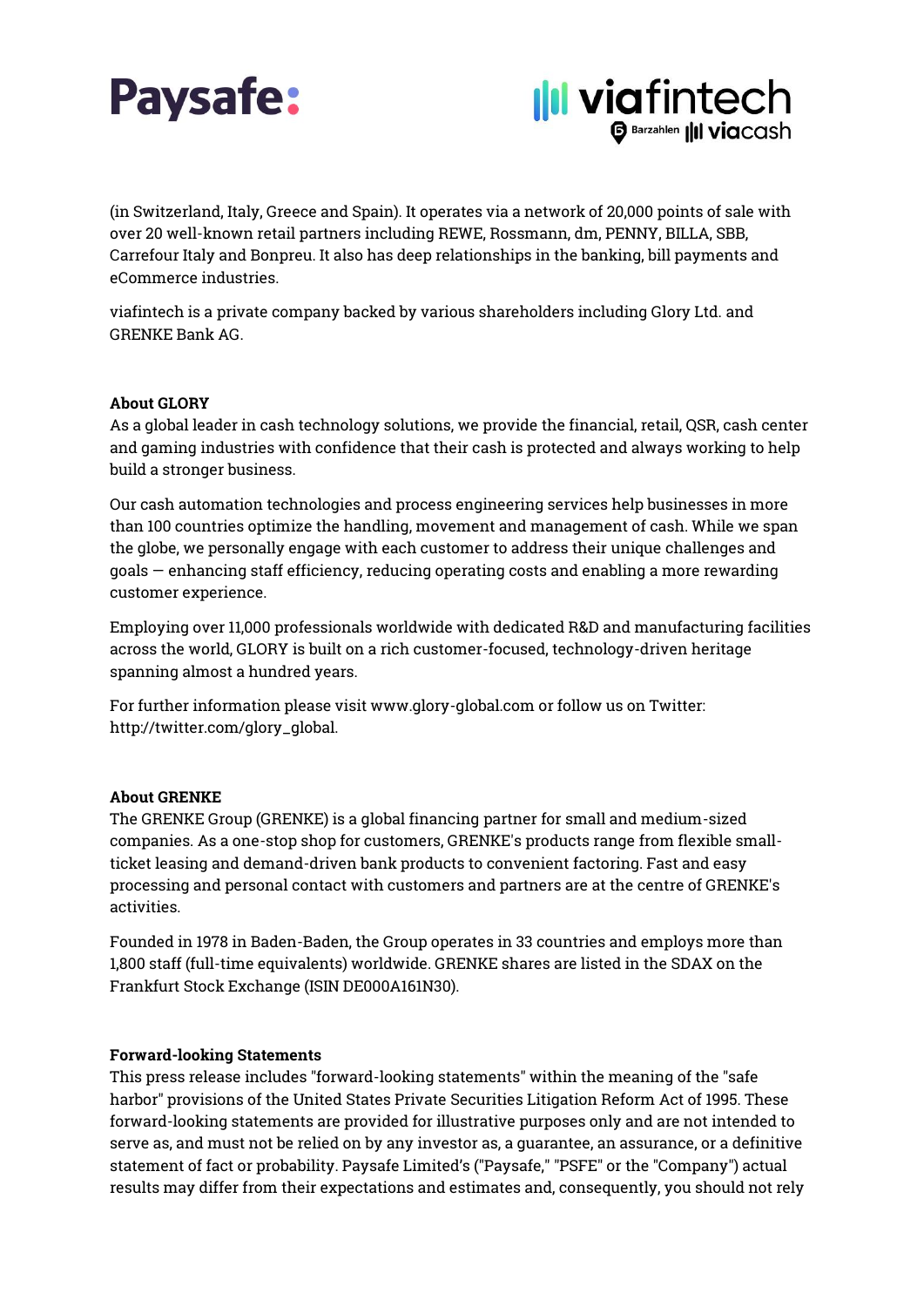



on these forward-looking statements as predictions of future events. Words such as "anticipate," "appear," "approximate," "believe," "continue," "could," "estimate," "expect," "foresee," "guidance," "intends," "may," "might," "plan," "possible," "potential," "seek," "should," "would" and variations of such words and similar expressions may identify forward-looking statements, but the absence of these words does not mean that a statement is not forward-looking.

These forward-looking statements involve significant risks and uncertainties that could cause the actual results to differ materially, and potentially adversely, from those expressed or implied in the forward-looking statements. While the Company believes its assumptions concerning future events are reasonable, a number of factors could cause actual results to differ materially from those projected, including, but not limited to: the timing and satisfaction of closing conditions in connection with the transaction, the possibility that the transaction may not close, economic and political conditions in the global markets in which we operate, the possibility that integration following the transaction may be more difficult than expected.; and other factors included in the "Risk Factors" in our Form 20-F and in other filings we make with the SEC, which are available at https://www.sec.gov. Readers are cautioned not to place undue reliance upon any forward-looking statements, which speak only as of the date made. The Company expressly disclaims any obligations or undertaking to release publicly any updates or revisions to any forward-looking statements contained herein to reflect any change in their expectations with respect thereto or any change in events, conditions, or circumstances on which any statement is based, except as required by law.

# **Contacts**

# Media enquiries - Paysafe

Kate Aldridge [kate.aldridge@paysafe.com](mailto:kate.aldridge@paysafe.com) +44 (0) 750 0797547

# Media enquiries - viafintech (German press only)

Ulrike Czekay [ulrike.czekay@viafintech.com](mailto:ulrike.czekay@viafintech.com) +49 163 741 3434

# Investor enquiries - Paysafe

Kirsten Nielsen [kirsten.nielsen@paysafe.com](mailto:kirsten.nielsen@paysafe.com) +1 (646) 901-3140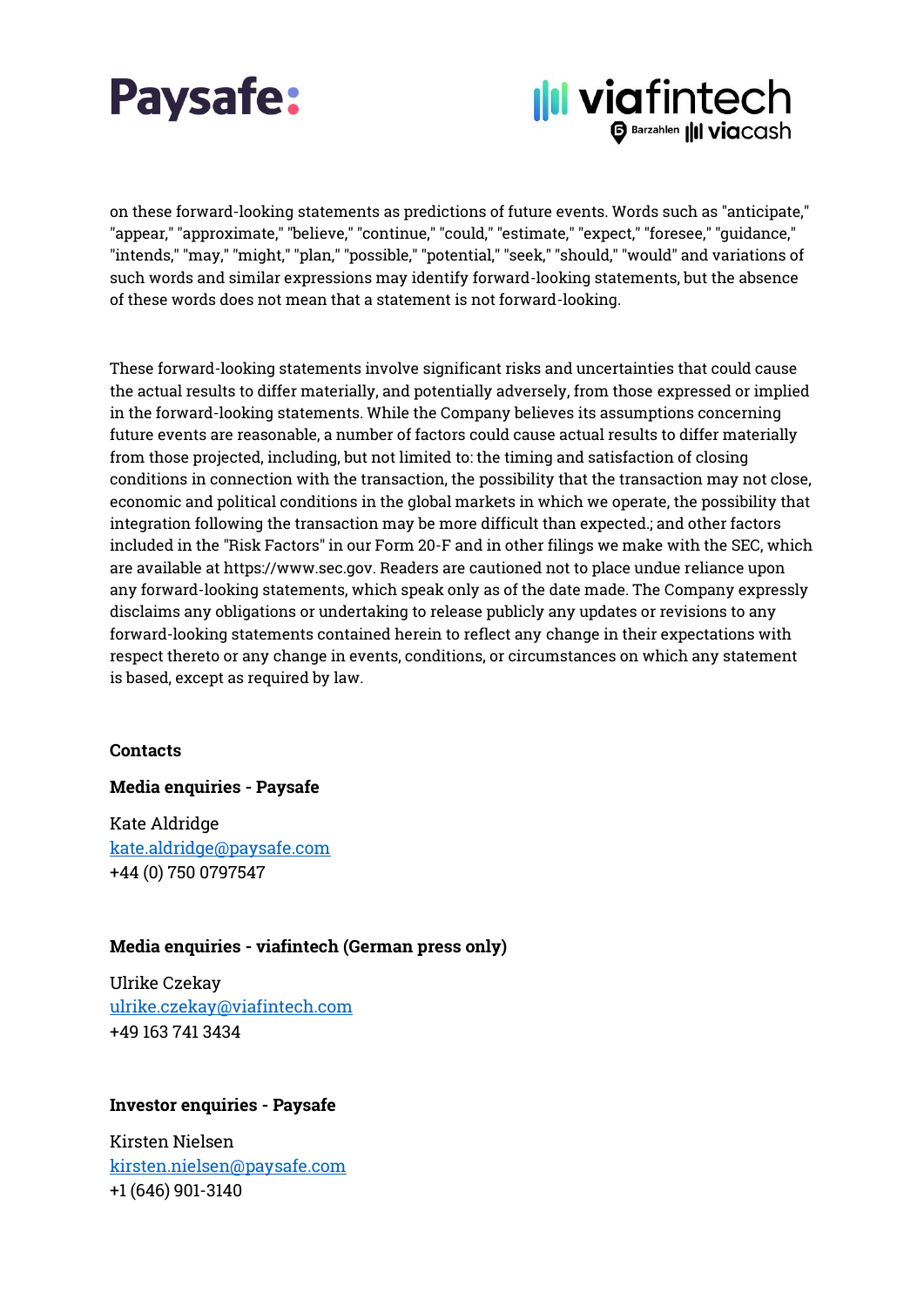



# **PRESSEMITTEILUNG**

# Paysafe übernimmt viafintech (ehemals Barzahlen)

- Die aktuelle Akquisition beschleunigt das Wachstum von Paysafe in Deutschland und anderen wichtigen Märkten, in denen sich die Konsumenten weiterhin von den herkömmlichen Bankensystemen abwenden.
- Die viafintech-Anteilseigner Glory Ltd und GRENKE BANK AG werden auch nach dem Verkauf mit Paysafe zusammenarbeiten.

London: 22. August 2021 - Paysafe (NYSE:PSFE) ("das Unternehmen"), eine führende spezialisierte Zahlungsplattform, gibt heute die Unterzeichnung einer Vereinbarung zur Übernahme des marktführenden deutschen Fintech-Unternehmens viafintech im Rahmen einer finanzierungsfreien Transaktion bekannt. viafintech, bekannt für die Marken Barzahlen und viacash, bietet die größte bankenunabhängige Zahlungsinfrastruktur für Ein- und Auszahlungen per Barcode an der Ladenkasse in der DACH-Region und damit eine beliebte Alternative zu traditionellen Wegen wie Bankfilialen oder Geldautomaten. Für Paysafe bedeutet diese jüngste Investition größere Wachstumschancen in Deutschland, einem wichtigen Markt für internationale Händler, sowie die Möglichkeit Umsätze zu steigern, indem sie viafintechs alternative Bank- und Zahlungslösungen an bestehende Kooperationspartner auf der ganzen Welt vermitteln.

Das zentrale Ziel von Paysafe ist es, Unternehmen mit ihren Kunden zu vernetzen, um nahtlose Bezahlvorgänge zu ermöglichen. Paysafe besitzt internationale, branchenführende Expertise in der Zahlungsabwicklung, bei digitalen Wallets, eCash und Open Banking Lösungen, und bietet weltweit über 70 Bezahlmöglichkeiten in über 40 Währungen an.

viafintech wurde 2011 gegründet und bietet integriert in digitale Banking-Apps ein innovatives "mobiles Geldautomaten"-Konzept an, das es Konsumenten ermöglicht, in einem nahegelegenen Partnergeschäft mit Hilfe eines Barcodes Einzahlungen vorzunehmen oder Bargeld von ihrem Konto abzuheben. viafintech-Lösungen werden auch häufig für die Bezahlung von Rechnungen und Auszahlung von Gutschriften sowie für Online-Einkäufe im Allgemeinen verwendet. Sie unterstützen Millionen von Konsumenten in der Region, die kein Bankkonto haben oder einfach die erhöhte Sicherheit von eCash für Online-Zahlungen bevorzugen.

Das Unternehmen hat seinen Hauptsitz in Deutschland, wo es eine marktführende Position einnimmt, und ist in fünf weiteren europäischen Ländern vertreten. Weitere Expansionen sind geplant. viafintech verfügt über ein Netz von 20.000 Akzeptanzstellen in Zusammenarbeit mit mehr als 20 namhaften Einzelhandelspartnern und unterhält darüber hinaus enge Beziehungen zu Banken,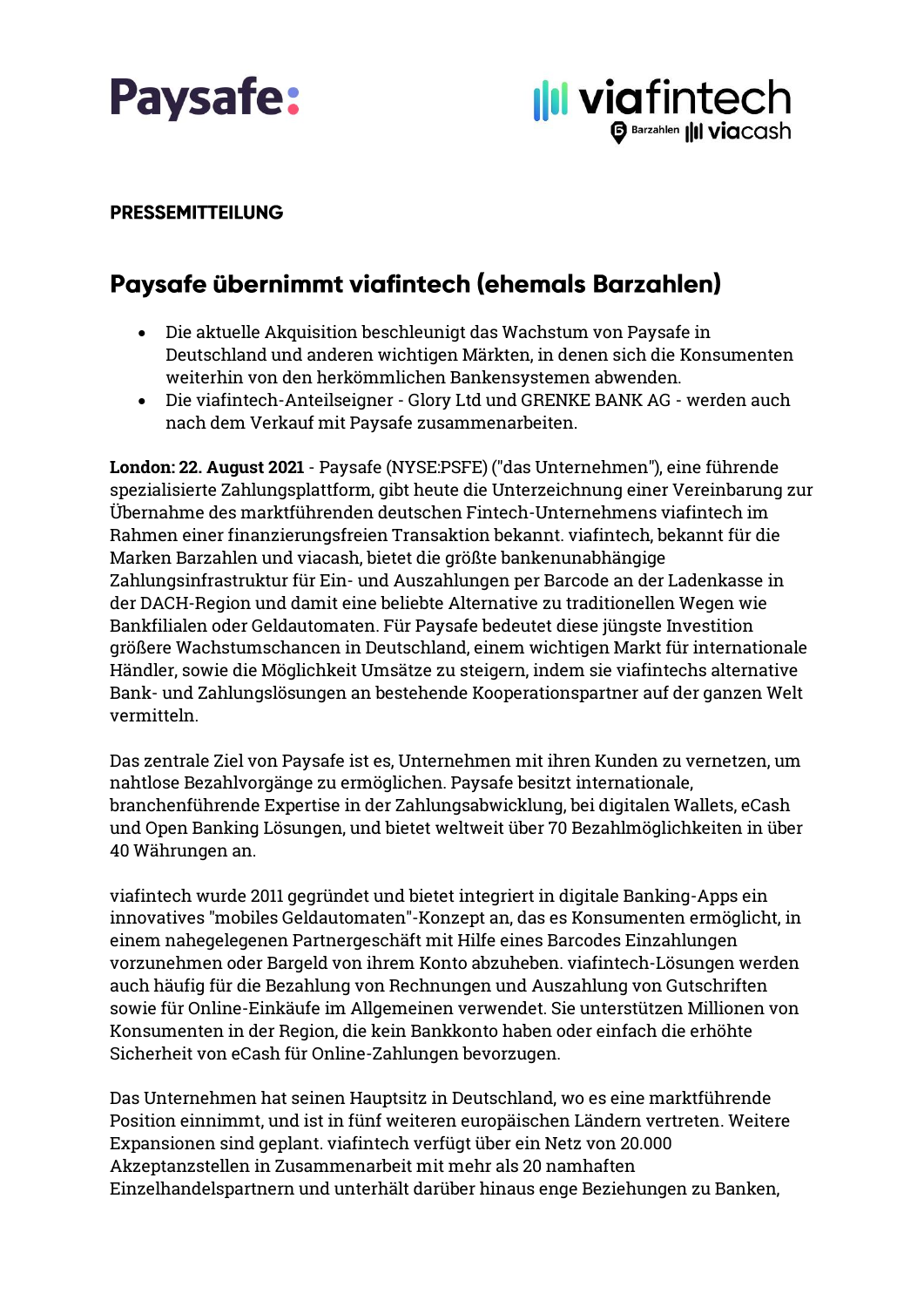



Energieversorgern, Öffentlichen Verwaltungen, Versicherungen, Telekommunikationsanbietern und eCommerce-Unternehmen.

Die Kombination der etablierten Bankbeziehungen und marktführenden Position von viafintech in Deutschland und anderen europäischen Ländern, mit dem vielfältigen Zahlungsportfolio und der internationalen Händlerbasis von Paysafe, dürfte für beide Unternehmen sowohl innerhalb als auch außerhalb Europas überzeugende Wachstumsmöglichkeiten schaffen.

Im Rahmen der Transaktion wird das viafintech-Team, einschließlich der viafintech-Geschäftsführer Sebastian Seifert, Achim Bönsch und Andreas Veller, Teil des expandierenden eCash- und Open-Banking-Teams von Paysafe, das von Udo Müller, CEO von Paysafe eCash, geleitet wird.

Die aktuelle Akquisition von Paysafe baut auf den jüngsten lateinamerikanischen Übernahme-vereinbarungen mit PagoEfectivo und SafetyPay auf. Paysafe festigt dadurch seine Position als globaler Marktführer für eCash- und Open-Banking-Lösungen zu einem Zeitpunkt wo mehrere Zahlungsanbieter miteinander konkurrieren, um im entstehenden Open-Banking-Ökosystem und bei der Bereitstellung alternativer Zahlungsmethoden (APMs) stärker Fuß zu fassen. Nach Abschluss der drei Übernahmen wird Paysafe eCash in der Lage sein, eCash- und Open-Banking-Lösungen in über 60 Ländern mit mehr als einer Million Vertriebsstellen anzubieten.

Nach dem Verkauf der Anteile an Paysafe wird der Hauptaktionär von viafintech - Glory Ltd., ein weltweit führender Anbieter von Bargeldtechnologie-Lösungen – eine neue strategische Partnerschaft mit Paysafe eingehen. Die beiden Unternehmen haben eine Vereinbarung unterzeichnet, die es Glory ermöglicht, paysafecard, eine der führenden eCash-Lösungen von Paysafe, als Zahlungsmittel in seinen Kiosken anzubieten und im Gegenzug kann Paysafe die Bargeldtechnologie-Lösungen von Glory seinen Händlern weltweit anbieten.

Unterdessen wird die GRENKE BANK AG, die seit 2017 als Partnerbank von viafintech den bewährten regulatorischen Rahmen bildet und den Zahlungsverkehr abwickelt sowie Anteilseigner ist, auch in Zukunft die gleichen Bankdienstleistungen anbieten.

Udo Müller, CEO von Paysafe's eCash und Open Banking, kommentiert: "Wir freuen uns sehr, einen Star-Player wie viafintech in der Paysafe-Familie begrüßen zu dürfen. Wir sind davon überzeugt, dass das Team perfekt positioniert ist, um von der Abkehr vom herkömmlichen Bankensystem in Deutschland und darüber hinaus zu profitieren, da immer mehr Challenger Banken in den Markt eintreten und die Konsumenten sich dafür entscheiden, mobilbasierte Lösungen für Bankgeschäfte und Zahlungen zu nutzen. Durch die Kombination der führenden Lösungen von viafintech mit unserem bestehenden eCash- und APM-Portfolio sind wir gut positioniert, um ein wichtiger Partner im Zahlungsverkehr für Challenger Banken auf der ganzen Welt zu sein, da sich die Bankgewohnheiten der Konsumenten weiterentwickeln."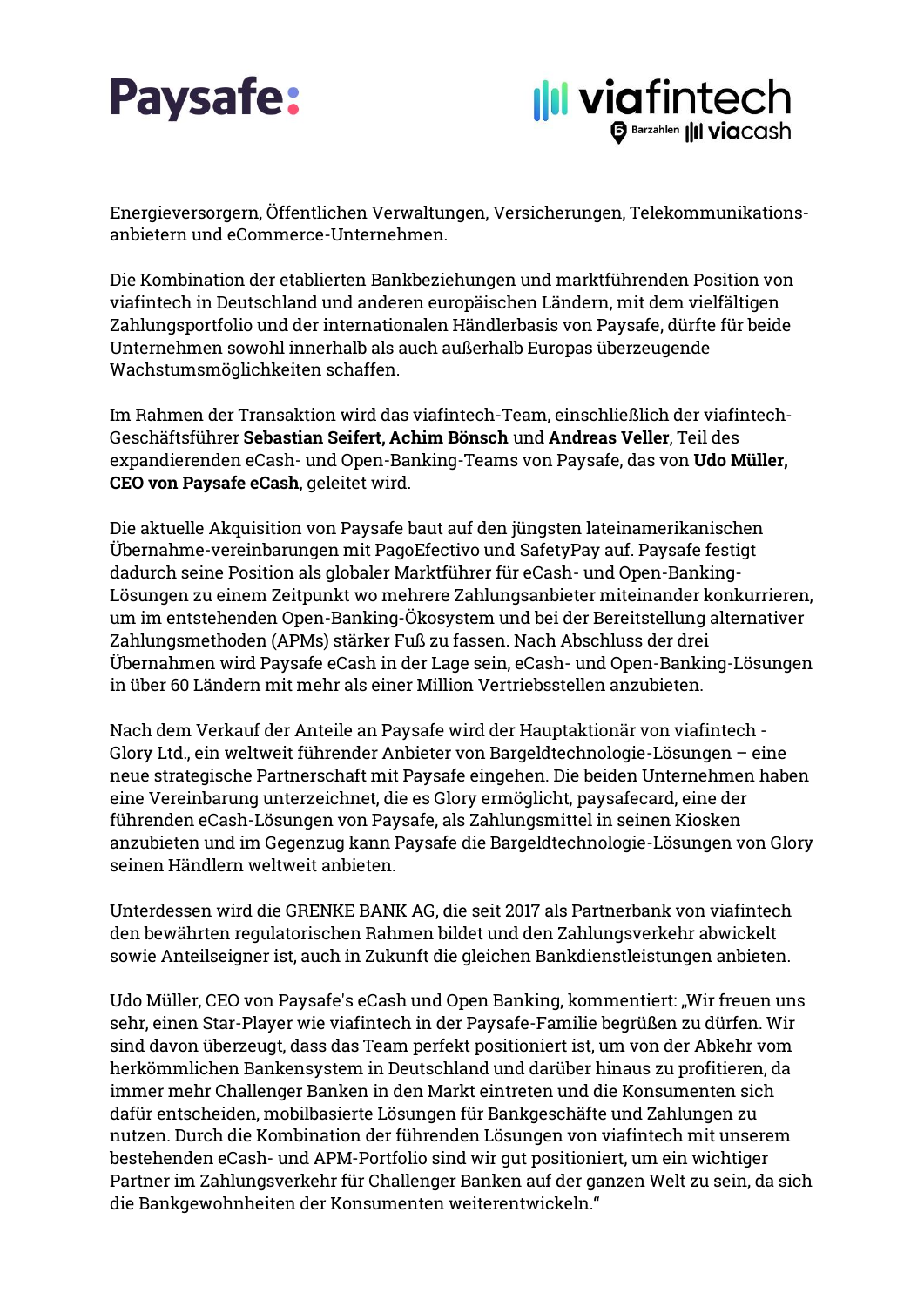



Sebastian Seifert, Mitbegründer und Geschäftsführer von viafintech, fügt hinzu: "Wir freuen uns, Teil der Paysafe Group zu werden und glauben, dass dieser Schritt es uns ermöglichen wird, auf unseren bisherigen Geschäftserfolgen aufzubauen. Durch die Übernahme wird unser zukünftiges Wachstum als Europas führende bankenunabhängige Infrastruktur für Ein- und Auszahlungen beschleunigt und die Abkehr vom traditionellen Bankingmodell begleitet, um die finanzielle Inklusion im Allgemeinen zu fördern."

Der Abschluss der Transaktion wird in den kommenden Monaten erwartet, vorbehaltlich der üblichen Abschlussbedingungen und in Übereinstimmung mit den geltenden Gesetzen und Vorschriften. Bis dahin werden die beiden Organisationen unabhängig voneinander weiterarbeiten.

 $~\sim$ ENDE $~\sim$ 

# Über Paysafe Limited

Paysafe Limited ("Paysafe") (NYSE: PSFE) (PSFE.WS) ist eine führende spezialisierte Zahlungsplattform mit dem zentralen Ziel, Unternehmen und Konsumenten zu verbinden, um nahtlose Zahlungsvorgänge zu ermöglichen. Dabei wird auf die internationale, branchenführende Expertise im Processing, bei digitalen Wallets und Bargeldlösungen für das Internet zurückgegriffen.

Mit über 20 Jahren Erfahrung im Online-Zahlungsgeschäft, einem jährlichen Gesamttransaktionsvolumen von 92 Mrd. USD im Jahr 2020 und rund 3.400 Mitarbeitern an über 12 globalen Standorten verbindet Paysafe Unternehmen und Verbraucher weltweit durch über 70 Zahlungsarten in mehr als 40 verschiedenen Währungen. Die Lösungen werden auf einer integrierten Plattform geboten und sind auf mobile-initiierte Zahlungen, real-time analytics und die Konvergenz von stationärem und digitalem Handel ausgerichtet.

Zusätzliche Informationen finden Sie auf [www.paysafe.com.](http://www.paysafe.com/)

### Über die eCash-Division von Paysafe

Paysafe ist ein weltweiter Marktführer in der Bereitstellung von eCash-Zahlungslösungen. Das Ziel der eCash Division ist es, einfache und sichere Online-Transaktionen durch Prepaid- und Online-Cash-Lösungen zu ermöglichen. Paysafe's eCash Produkte paysafecard, paysafecard Konto, paysafecard Mastercard® und Paysafecash sind heute in 700.000 Verkaufsstellen in über 50 Ländern erhältlich.

Das Kernprodukt paysafecard verwendet einen 16-stelligen Code und ermöglicht es den Kunden, online einzukaufen, ohne ein Konto oder eine Kreditkarte zu verwenden, und schützt ihre vertraulichen Finanzdaten. Im Jahr 2018 hat das paysafecard-Team Paysafecash entwickelt, mit dem Kunden zunächst online einkaufen und ihre Einkäufe dann sicher und bequem mit Bargeld an nahe gelegenen Bezahlstellen bezahlen können. Paysafecash ist bereits in fast 30 Ländern verfügbar. Im Jahr 2020 erreichten paysafecard und Paysafecash ein Transaktionsvolumen von mehr als 4,6 Milliarden US-Dollar.

Weitere Informationen finden Sie unter [www.paysafecard.com.](http://www.paysafecard.com/)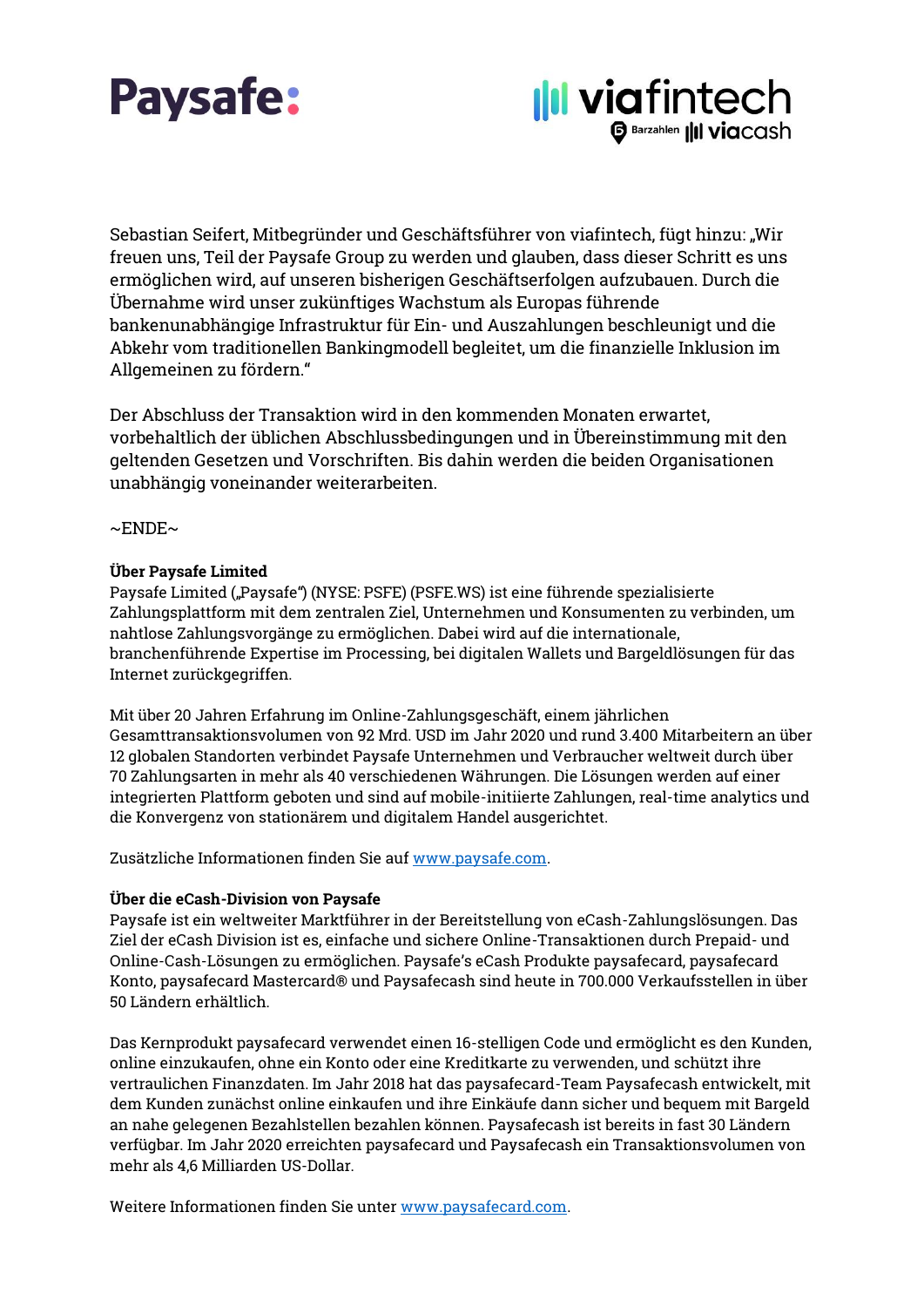



### Über viafintech

viafintech verbindet Einzelhändler, Unternehmen und Verbraucher über seine Plattform, um digitale Finanz- und Mehrwertdienste anzubieten. Unsere leistungsstarke API verbindet Unternehmen mit mehr als 20.000 Handelspartnerfilialen in Europa wie REWE, Rossmann, PENNY, BILLA, SBB, PAM und dm und sorgt für eine reibungslose und vollautomatisierte Interaktion zwischen allen Parteien.

Die einzigartige viafintech-Zahlungsinfrastruktur ermöglicht verschiedene Services wie Abhebungen und Einzahlungen von Bargeld, Bezahlung von Rechnungen, Auszahlung von Gutschriften, bargeldlose Bezahlmethoden, Prepaid-Lösungen wie Geschenkkarten und vieles mehr. viafintech ist bekannt für seine Marken Barzahlen/viacash in Deutschland und Österreich sowie viacash in der Schweiz, Italien, Griechenland und Spanien. Das Unternehmen wurde 2011 in Deutschland gegründet und wird von Achim Bönsch, Sebastian Seifert, Junichi Takemura und Andreas Veller geführt.

Weitere Informationen finden Sie unter [www.viafintech.com.](http://www.viafintech.com/) 

#### Über GLORY

Als weltweit führender Anbieter von Bargeldtechnologielösungen bieten wir der Finanz-, Einzelhandels-, QSR-, Cash Center- und Glücksspielbranche die Gewissheit, dass ihr Bargeld geschützt ist und stets zum Aufbau eines stärkeren Unternehmens beiträgt.

Unsere Technologien zur Bargeldautomatisierung und unsere verfahrenstechnischen Dienstleistungen unterstützen Unternehmen in mehr als 100 Ländern bei der Optimierung der Handhabung, Bewegung und Verwaltung von Bargeld. Obwohl wir weltweit tätig sind, kümmern wir uns persönlich um jeden einzelnen Kunden, um seine individuellen Herausforderungen und Ziele anzugehen - um die Effizienz der Mitarbeiter zu steigern, die Betriebskosten zu senken und ein besseres Kundenerlebnis zu ermöglichen.

GLORY beschäftigt weltweit mehr als 11.000 Mitarbeiter und verfügt über eigene Forschungsund Entwicklungs- sowie Produktionsstätten auf der ganzen Welt. Das Unternehmen blickt auf eine fast hundertjährige, kundenorientierte und technologiegetriebene Tradition zurück.

Für weitere Informationen besuchen Sie bitte [www.glory-global.com](http://www.glory-global.com/) oder folgen Sie uns auf Twitter[: http://twitter.com/glory\\_global.](http://twitter.com/glory_global)

### Über GRENKE

Die GRENKE Gruppe (GRENKE) ist globaler Finanzierungspartner für kleine und mittlere Unternehmen. Kunden erhalten alles aus einer Hand: vom flexiblen Small-Ticket-Leasing über bedarfsgerechte Bankprodukte bis zum praktischen Factoring. Die schnelle und einfache Abwicklung sowie der persönliche Kontakt zu Kunden und Partnern stehen dabei im Mittelpunkt.

1978 in Baden-Baden gegründet, ist die Gruppe heute mit über 1.800 Mitarbeiterinnen und Mitarbeitern (gemessen nach Vollzeitäquivalenten) in 33 Ländern weltweit aktiv. Die GRENKE-Aktie ist an der Frankfurter Börse im SDAX gelistet (ISIN: DE000A161N30).

#### Forward-looking Statements